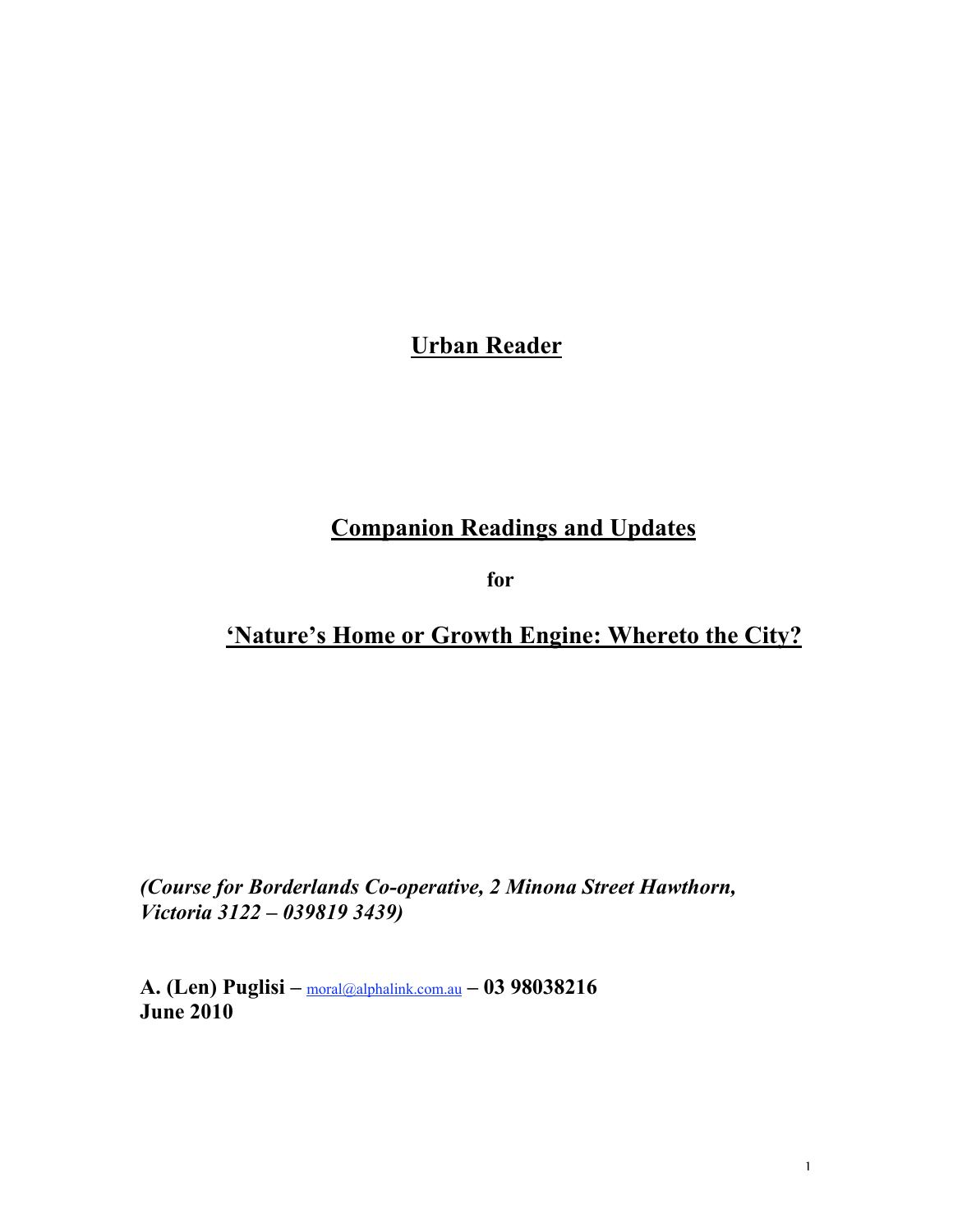#### *Preface*

*This collection of materials is prepared as a companion to the author's paper, 'Nature's home or growth engine: Whereto the city', (New Community Quarterly, v.7, n.3, Spring 2009).*

*Actually, all the materials are sandwiched between two pieces by me. The bottom of the sandwich is the '…….. Whereto the city' item which is reproduced in the Appendix. The top of the sandwich is my piece, 'Nature and Society, Nature and City', (Nature and Society Forum, April-May 2010). This appears in the Reader as Item 1,Part 1. The meat in the sandwich of the Reader is my selection of items for further consideration.*

*The Reader both adds to references contained in the original papers and updates them. The textual quotations and references in that paper are, of course, also available for further consideration.*

*'………Whereto the city? was drafted in August 2009 and published in* New Community Quarterly, (vol. 7, no.3, Spring 2009). *Since that August, a further torrent of papers and articles have appeared and events have occurred, making, in this author's opinion, the arguments presented more pertinent and more urgent.*

*Some of those papers and events are:*

- *The report of Federal Treasury projecting a population for Australia of 35.9 millions by 2050, given current immigration and birthrates;*
- *The outcry over the growing housing shortage and house price spikes;*
- *An upsurge in residential building with particularly strenuous efforts by governments at all levels 'to remove obstacles' to apartment building. Planners have played no small part in this upsurge, especially with publications such as 'Transforming Australian Cities' and in the ongoing Infrastructure Australia reports;*
- *The (watchful) return of confidence to economic growth projections following the uncertainties of the Great Financial Collapse (now becoming the Great Sovereign Collapse?)and the continuing hyper-expansion of the Chinese and Indian economies;*
- *The weak outcome from the Copenhagen climate change summit, and governmental deferral of action (and the success of the deniers' campaign in weakening government and public resolve to act decisively) whereby action on global warming has been delayed, despite persistently worse news on the climate front.*

*An event which did have a powerful personal influence on this writer was reading the posthumous collection of papers by the late Thomas Berry, 'The Sacred Universe – Earth, Spirituality, and Religion in the Twenty-First Century'. The direct influence of this remarkable man's thoughts is apparent in the paper, 'Nature and Society, Nature*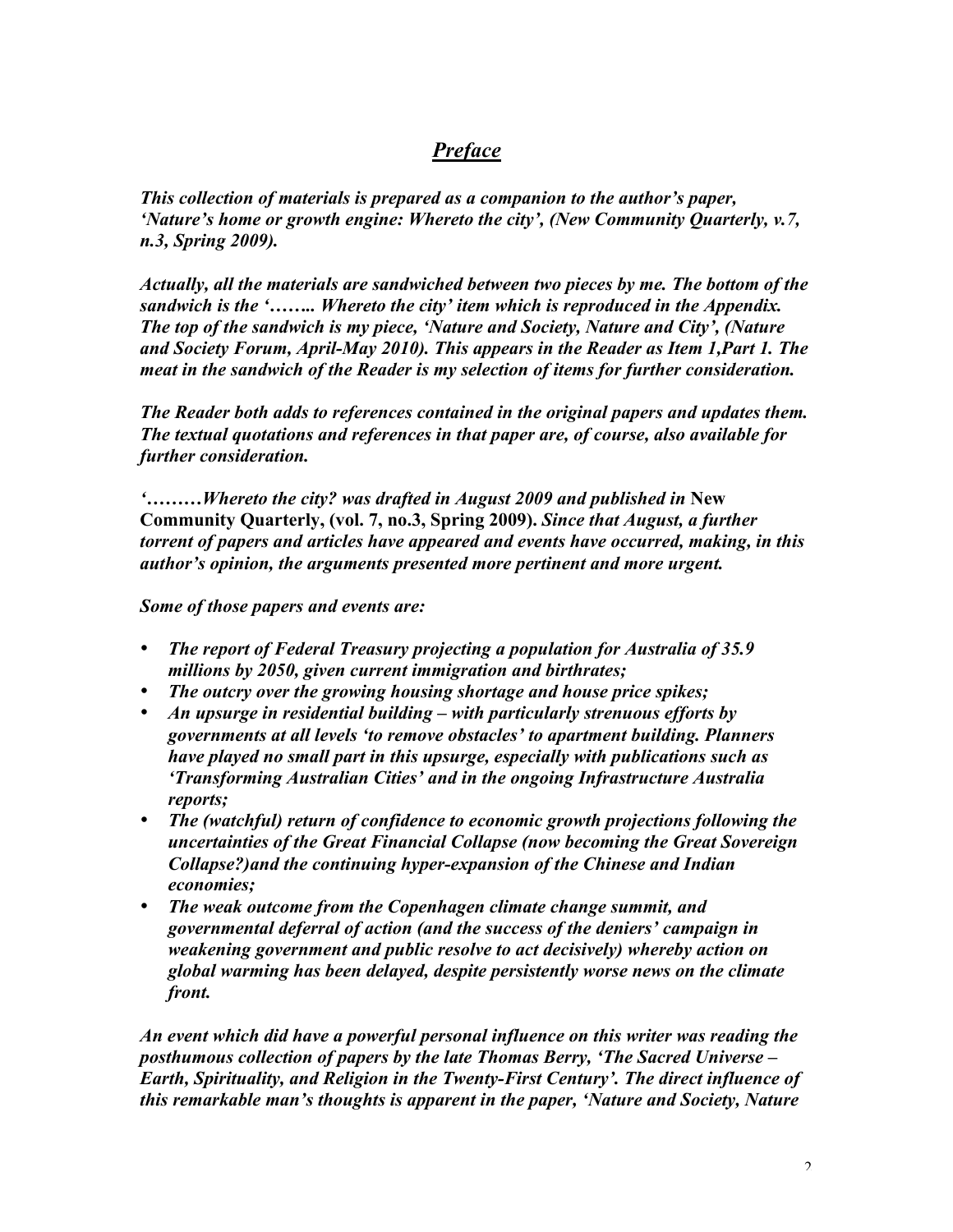*and City'. (Part 1). Edward O. Wilson's conclusion, speaking globally, remains pertinent : 'We are inside a bottleneck of overpopulation and wasteful consumption. If the race is won, humanity can emerge in far better condition than when it entered, and with most of the diversity of life still intact.' (The Diversity of Life',2002, Little, Brown xxiii.)*

*The papers included in this Reader do not all reflect the views of this collector and many are there purely to show the state of the current intellectual scene. At least, they should not go unquestioned or unqualified. Also, some are mere data updates, while some go to the heart of value issues.*

*A particularly pertinent example of thinking that's in sharp opposition to the thrust of '…….Whereto the city?' is the editorial piece, 'At decades end, the world is a better place'('The Australian'). This newspaper, by the way, presents society's Mainstream single-minded economic growth-high consumption ethos at its most strident, and is probably among the most influential voices of that position. If ever an intellectual position was one to confuse, delay and distract the contemporary call to urgent action of behalf of the planet, that is it.*

*So it is fitting that a (hopefully) ironically-intended depiction of the future from one of that newspaper's magazines should form the scary frontispiece of this Reader.*

*Len Puglisi.*

#### *A note on full availability of materials:*

*In order to keep the spirax binding easy to use, most large items have only been included using a page or so of their content. Readers who wish to look further into any such pieces – or for any information about any items – are welcome to contact me by email or 'phone for assistance.*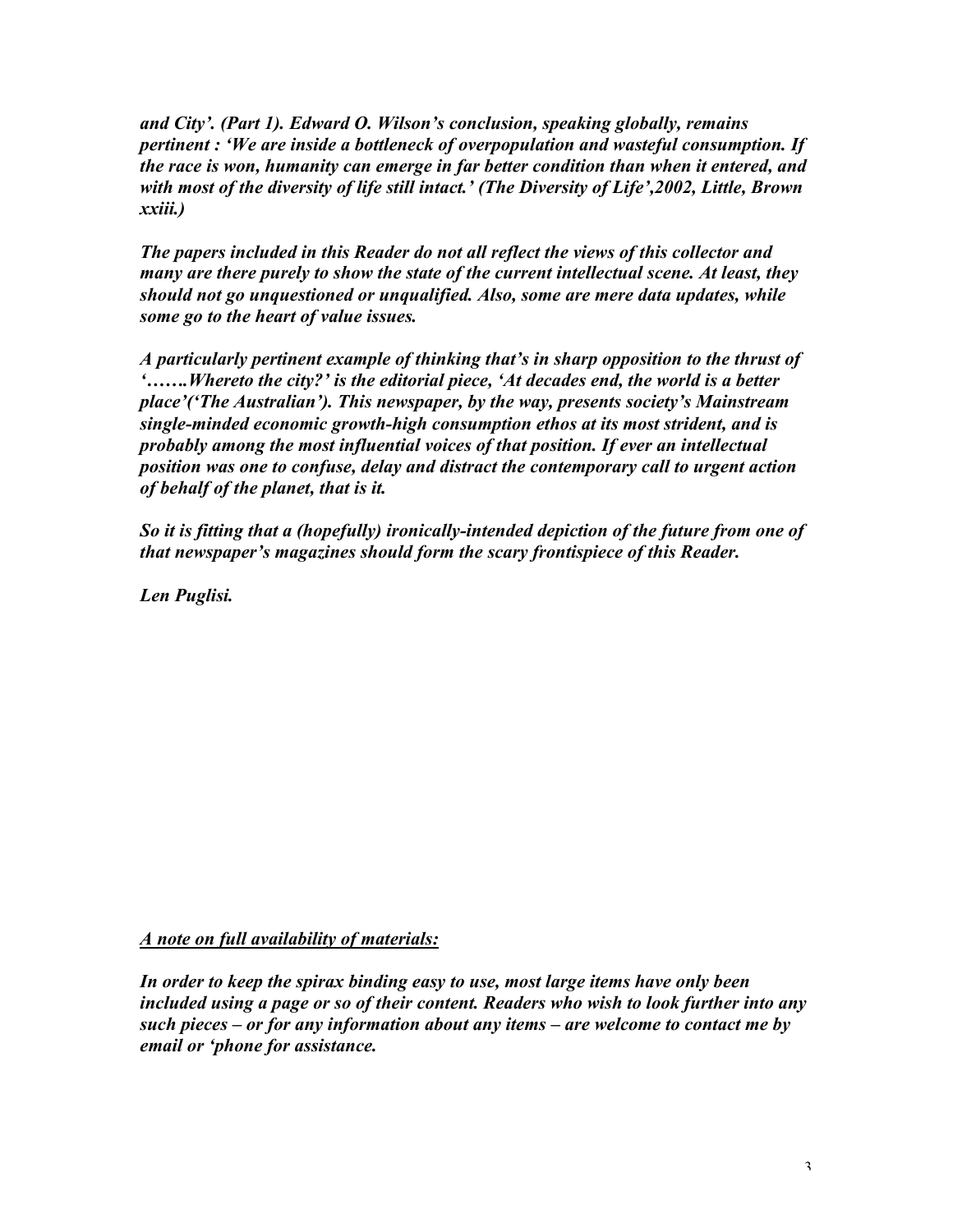*Contents*

*The contents of the Reader are listed on the divider pages throughtout the collection under the following Parts' headings. These headings correspond to those in '.......Whereto the city?'* (For full paper, see Appendix)

Part 1 : Engaging with nature in the city

Part 2: Generally, though, do many care?

Part 3: Nature and Growth – Attitudes and Questions

Part 4: Alternatively, there's the mainstream growth ethos

Part 5: City growth and display in residential settings

Part 6: The Mainstream takes shape in cities

Part 7: Looking inside the changing city functions and workplaces of global capitalism

Part 8: Environmental stresses that stand to question this 'growth engine' future for cities – (plus Addendum References: China)

Part 9: Looking beyond city boundaries

Part 10: Some more specific issues confronting urban planning and management

Part 11: Avoiding population growth as the major determinant of city futures?

Part 12: A comment on recent broad-scale efforts at metro planning

Part 13: Suburbs dismissed as 'sprawl', but….. (plus Addendum References - Cost Pressures)

*Appendix – 'Nature's home or growth engine: Whereto the city?'*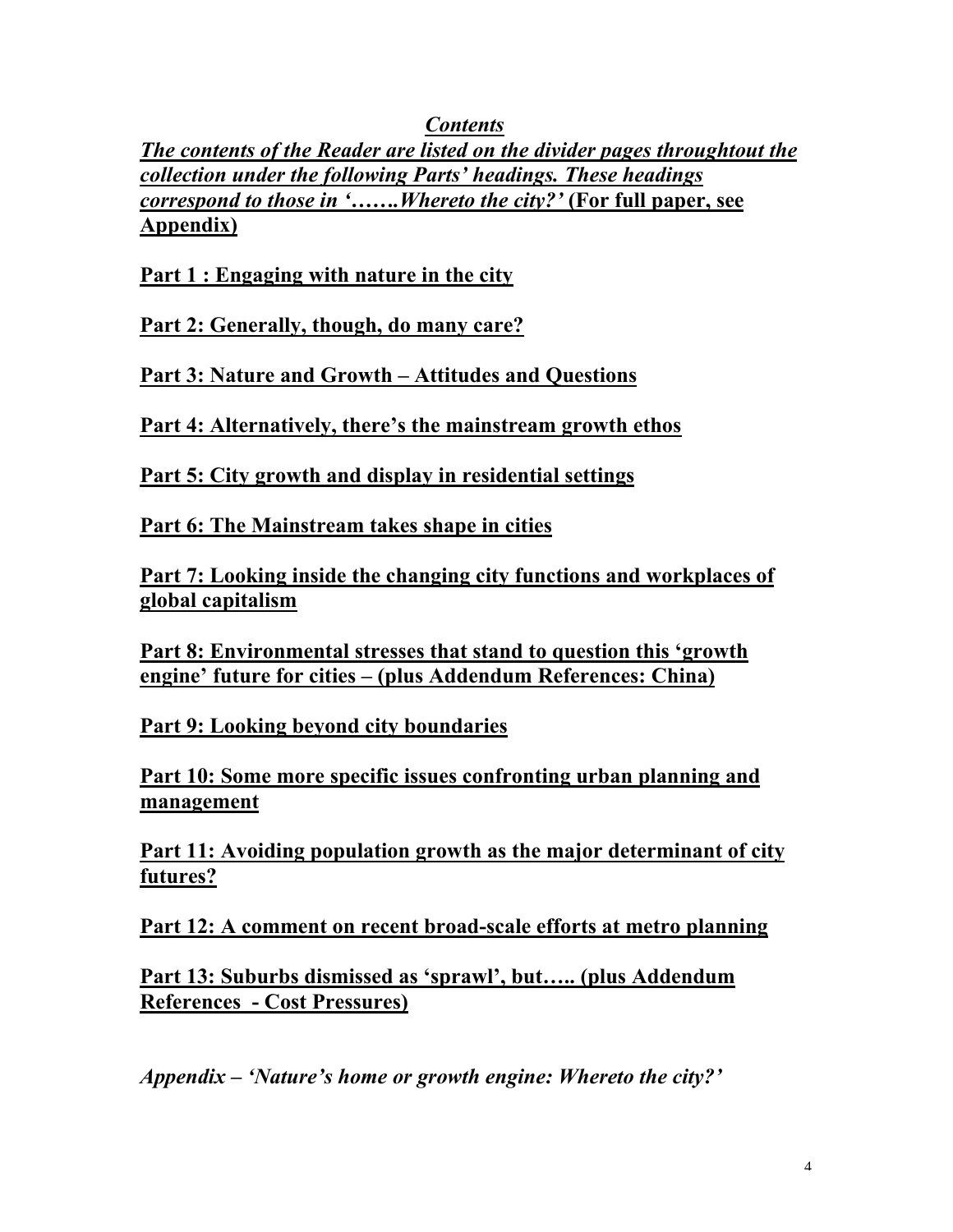### PART<sub>1</sub>

## Engaging with nature in the City

### 3 Photos Pleasantville - Cover City pads for under \$350,000 The city is not a concrete jungle. It is a human zoo

| 1. Nature and Society, Nature and City                                     | <b>Len Puglisi</b>   |
|----------------------------------------------------------------------------|----------------------|
| 2. The Sacred Universe (5 extracts)                                        | <b>Thomas Berry</b>  |
| 3. (From) Cloudstreet (novel)                                              | <b>Tim Winton</b>    |
| 4. Life's Work (Interview with Jane Goodall)                               |                      |
| 5. Playing for the love of the land (Peter Sculthorpe)                     | <b>Robin Usher</b>   |
| 6. How space and place dictate your happiness                              | <b>Deidre Macken</b> |
| 7. (From) Chalcott Crescent (novel)                                        | <b>Fay Weldon</b>    |
| 8. It's time literally to go green                                         | <b>Peter Fisher</b>  |
| 9. Conserving backyard biodiversity                                        | <b>Gary Luck</b>     |
| 10. Biodiversity: linking Singapore's fragmented habitats                  | Chong, Yee, Yeo      |
| 11. Consilience (extract)                                                  | E.O. Wilson          |
| 12. Two views of our planet's future<br>(re Stewart Brand & Bill McKibben) | David Orr            |
| 13. The Cultural Contradictions of Capitalism (extract)                    | <b>Daniel Bell</b>   |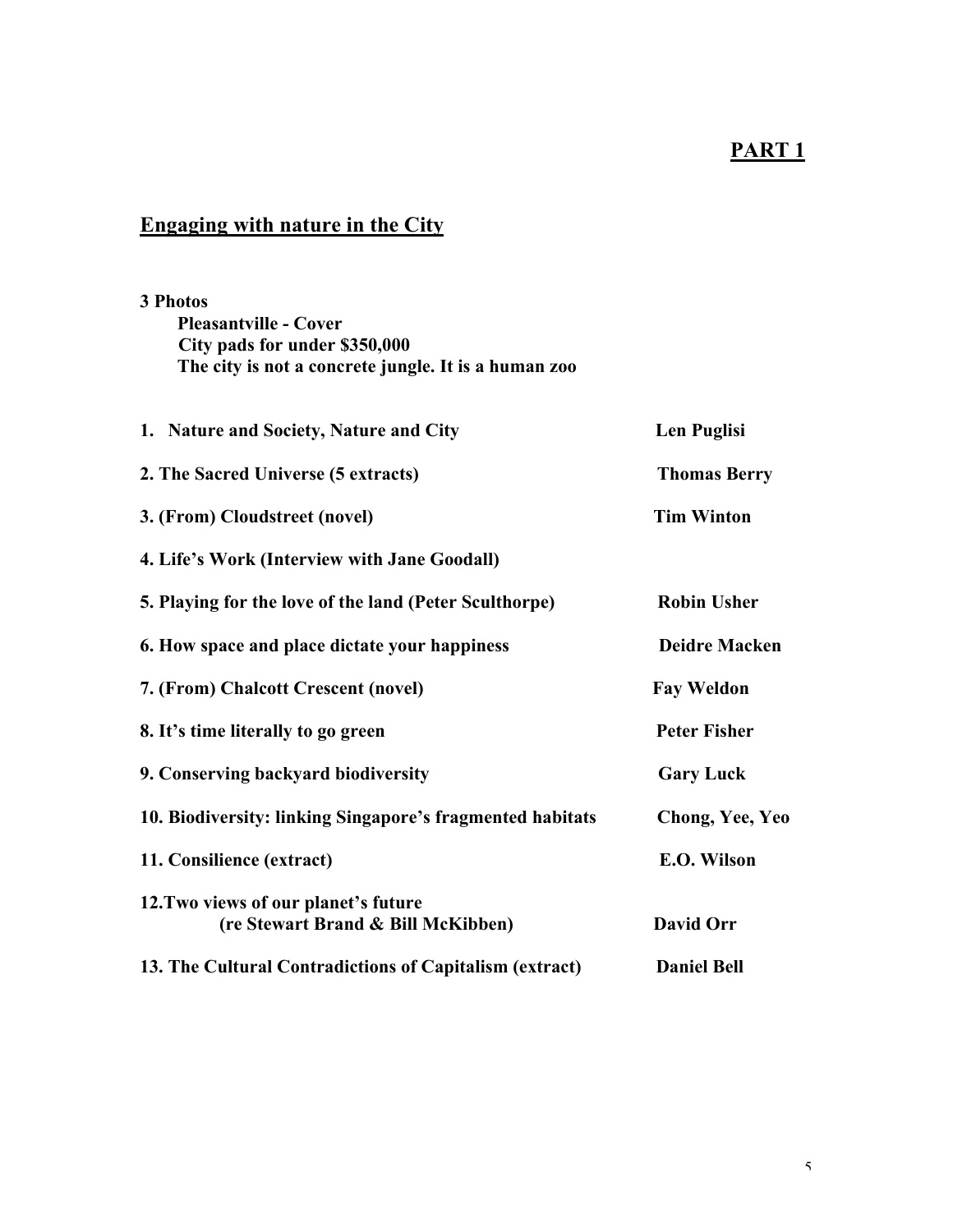## Generally, though, do many care?

| 1. Capital Punishment – The vision of Canberra as<br>a Garden City is in danger of being compromised<br>with new Suburban Developments giving low priority |                     |  |
|------------------------------------------------------------------------------------------------------------------------------------------------------------|---------------------|--|
| to Landscape                                                                                                                                               | <b>Dianne Firth</b> |  |
| 2. German migrants in the back yard of a rented house                                                                                                      | (unknown)           |  |
| 3. Sustainable living at high densities                                                                                                                    | The Age Domain      |  |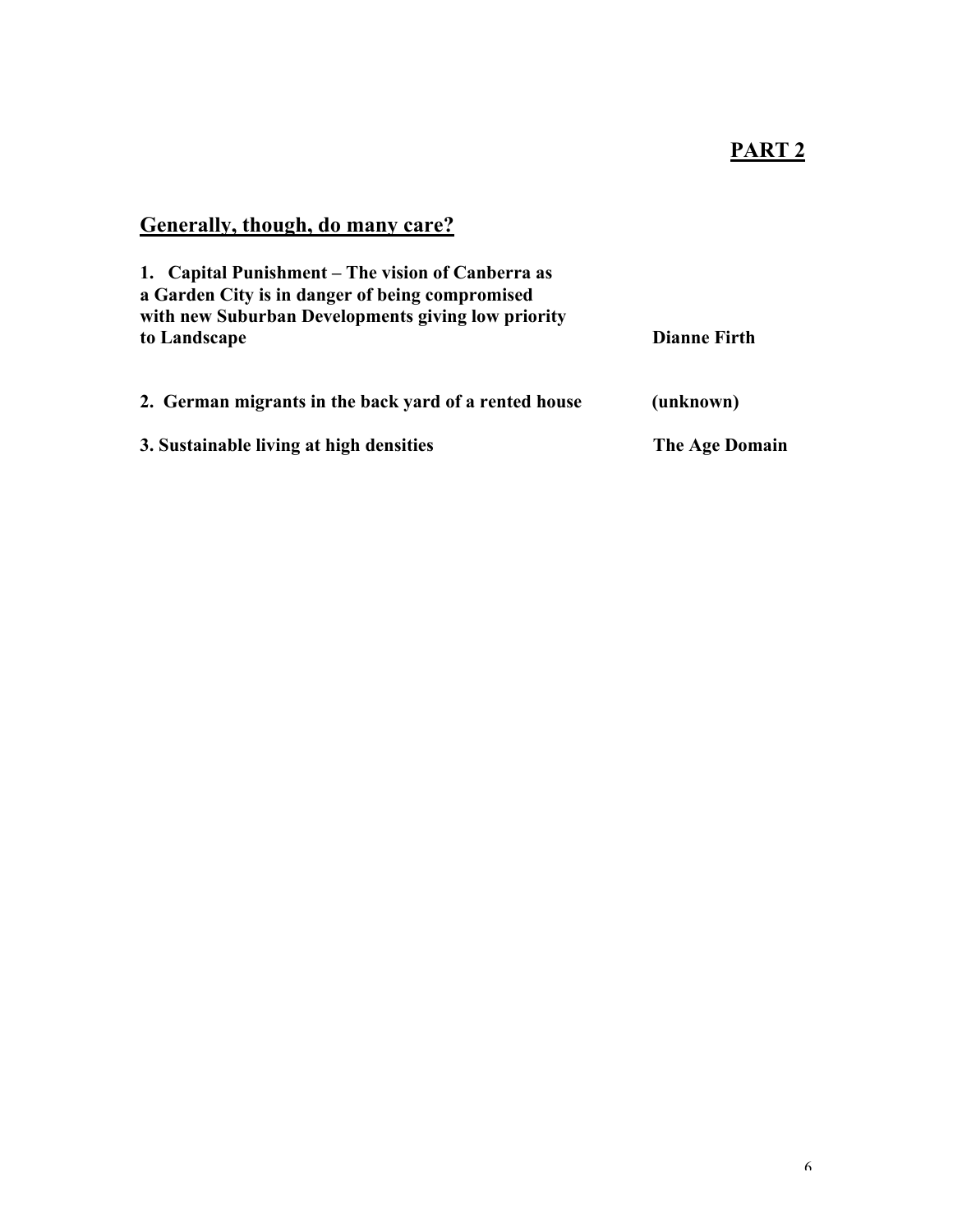### PART<sub>3</sub>

#### Nature and Growth – Attitudes and Questions

| 1. Listenour land is crying                                | Mary E. White         |
|------------------------------------------------------------|-----------------------|
| 2. A gift from before clocks kept time                     | Peter Fisher          |
| 3. Growth isn't possible                                   |                       |
| Why we need a new economic direction                       |                       |
| (New Economic Foundation)                                  | <b>NEF</b>            |
| 4. CBI chief slams reckless growth                         | <b>ENDS</b> (Mag)     |
| <b>5. Anticipating Environmental 'Surprise'</b>            | <b>Chris Bright</b>   |
| 6. Cities in Civilization (Review of a book by Peter Hall) | <b>Robert Fishman</b> |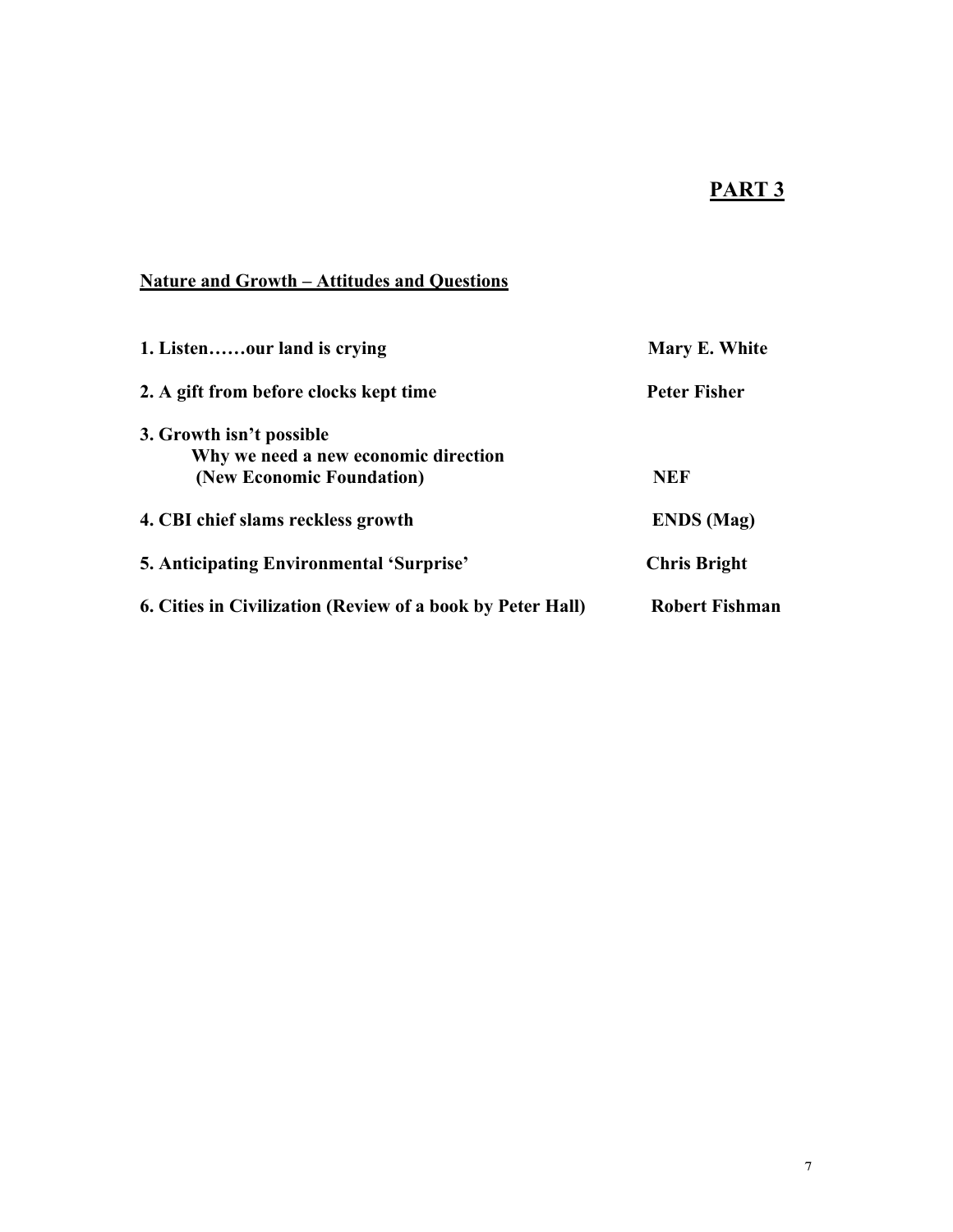### PART<sub>4</sub>

#### Alternatively, there's the Mainstream growth ethos

| 1. The wonders of science and technology (Cartoon)                                                             | <b>Michael Leunig</b>                |
|----------------------------------------------------------------------------------------------------------------|--------------------------------------|
| 2. At decade's end, the world is a better place                                                                | <b>The Australian</b><br>(editorial) |
| 3. California dreamin'                                                                                         | <b>Benjamin Schwarz</b>              |
| 4. Overindulgence                                                                                              | <b>Jonathan Yardley</b>              |
| 5. Happiness breeds prosperity                                                                                 | <b>Felicia Huppert</b>               |
| 6. How low can you go?                                                                                         | W. Aust. Mag                         |
| 7. Rich lifestyles cannot go on, says EPA                                                                      | <b>Stephanie Peatling</b>            |
| 8. Frugality and Footprint Converge to Question the<br><b>Consumer Culture (Intro to a Reader)</b> Len Puglisi |                                      |
| 9. The flaws of the free (Review of Martin Feil)                                                               | <b>John Legge</b>                    |
| <b>10. The Production Bomb</b>                                                                                 | <b>Peter Fisher</b>                  |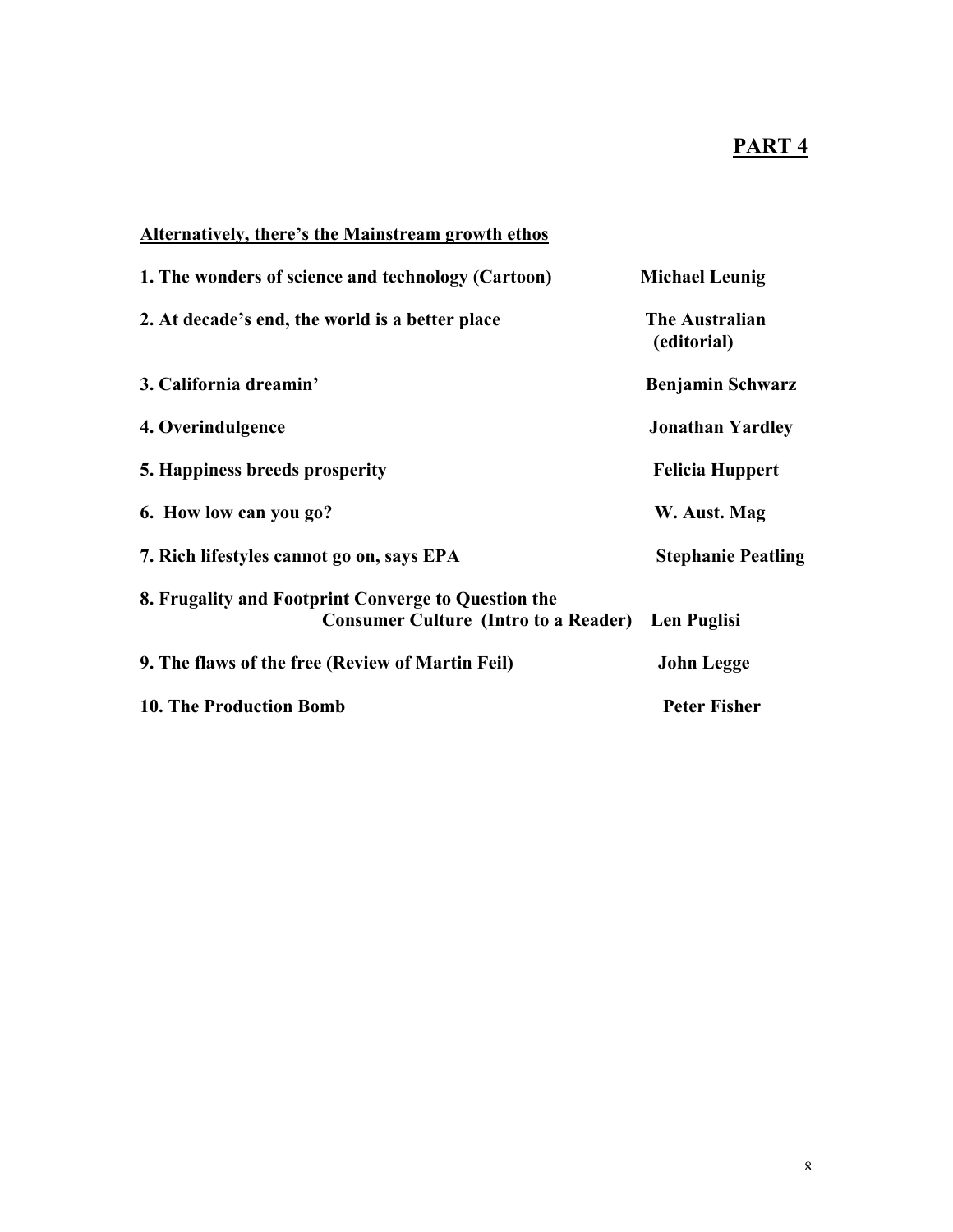## PART<sub>5</sub>

## City growth and display in residential settings

| 1. Mansions for all                                 | The Age Domain          |  |
|-----------------------------------------------------|-------------------------|--|
| 2. Neighbours in hell                               | <b>Jonathan Yardley</b> |  |
| 3. Scaling the heights and lows of a modern skyline | <b>Russell Skelton</b>  |  |
| 4. Dynamic engineering for sustainability           | inf.net.au/D330         |  |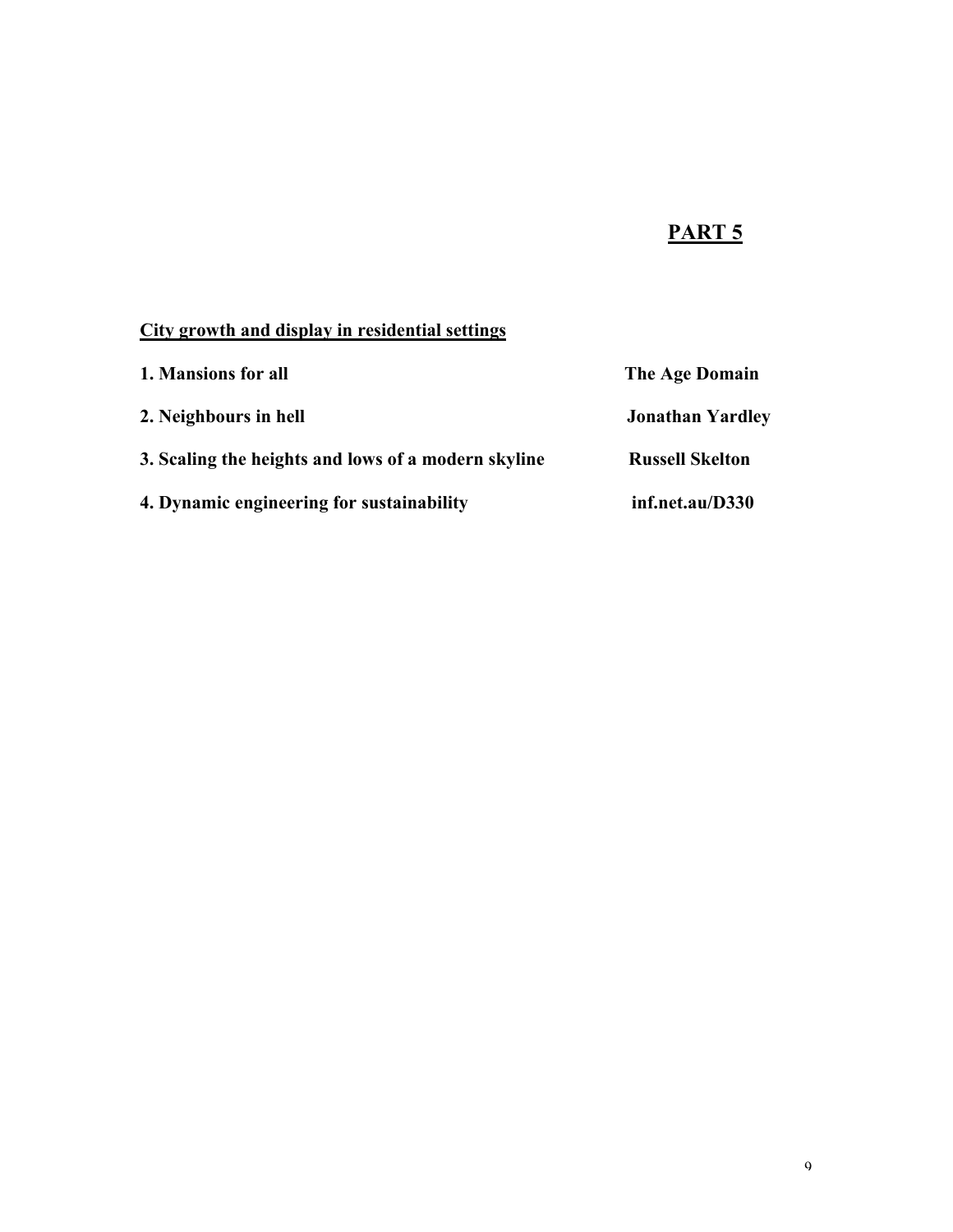### PART<sub>6</sub>

#### The Mainstream takes shape in cities

| 1. City of the future                                                                                            |                                          |
|------------------------------------------------------------------------------------------------------------------|------------------------------------------|
| 2. How cities can be expected to change                                                                          | Peter Hall                               |
| 3. The World Class City Concept and its Repercussions<br>on Urban Planning for Cities in the Asia Pacific Region | <b>Arif Hasan</b>                        |
| 4. Knowledge economy at what cost?                                                                               | <b>Simon Cooper</b>                      |
| 5. The ideas interview: Saskia Sassen                                                                            | <b>John Sutherland</b><br>(The Guardian) |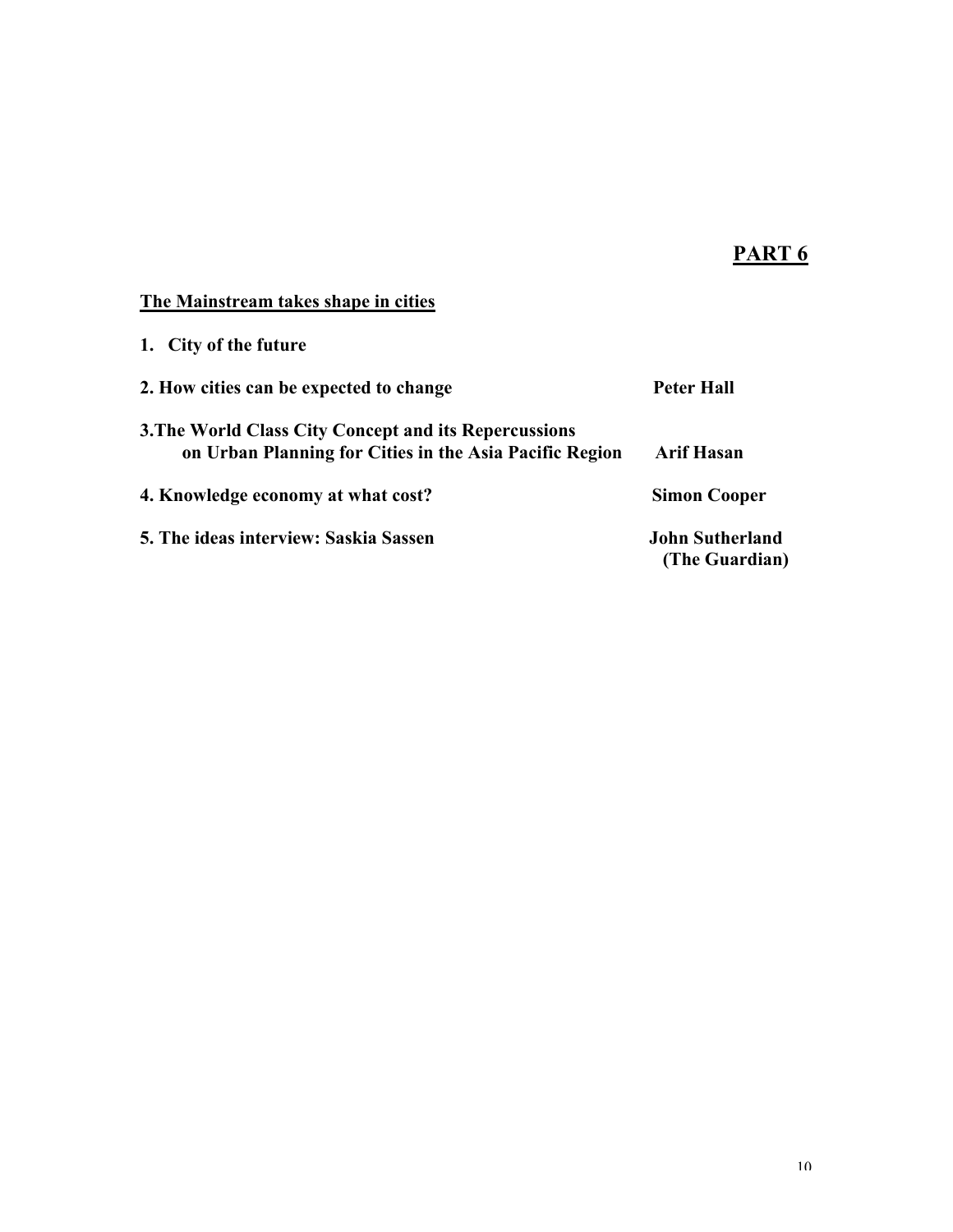## PART<sub>7</sub>

| Looking inside the changing city functions and workplaces<br>of global capitalism |                                             |
|-----------------------------------------------------------------------------------|---------------------------------------------|
| 1. Information Merchant Leaders in the New Economy                                | <b>William B. Beyers</b>                    |
| 2. Big Build: Property capital, the State and Urban Change<br>in Australia        | <b>Michael Berry</b><br><b>Margo Huxley</b> |
| 3. Reinventing Cities for People and the Planet                                   | Molly O'Meara                               |
| 4. The service sector – boon or bane for the environment?                         | <b>Ends Report</b>                          |
| 5. Globalisation and the Urban Economy                                            | Kevin O'Connor                              |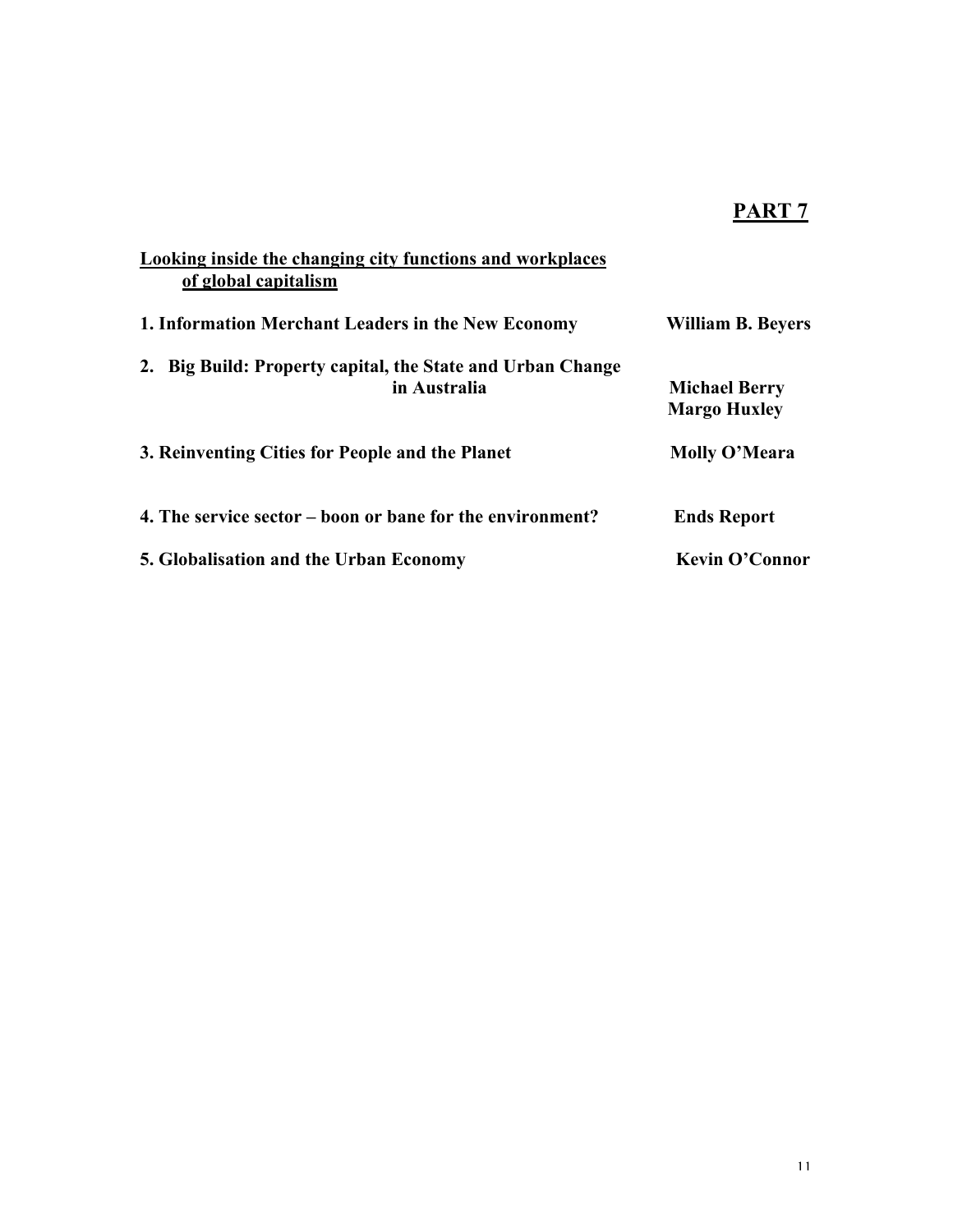### PART<sup>8</sup>

#### Environmental stresses that stand to question this 'growth engine' future for cities

### *Global warming, energy and water supply limits*

| 1. Vulnerability of the Sydney Coastal Councils' Region<br>to Climate Change | Map                           |
|------------------------------------------------------------------------------|-------------------------------|
| 2. Life in a hot, hungry world                                               | <b>Julian Cribb</b>           |
| 3. Scorching future vision                                                   | <b>Sarok Wotherspon</b>       |
| 4. Climate change will hurt poor and elderly most                            | <b>JaneGibson</b>             |
| 5. Climate change could end California Farming: CHU                          | <b>Mary Miliken</b>           |
| <b>Pollution</b>                                                             |                               |
| <b>6. Stronger Evidence Pollution Damages Heart: Report</b>                  | Reuters,<br><b>Planet Ark</b> |
| 7. Pollution from Asia circles Globe a Stratospheric Heights                 | <b>Pollution Online</b>       |
| <b>Ecological sustainability and Footprint</b>                               |                               |
| 8. Aussie ecology in for a shock                                             | <b>ANU</b>                    |
| 9. The Ecological Footprint                                                  | Redefining<br><b>Progress</b> |

#### Addendum References: CHINA

continued over….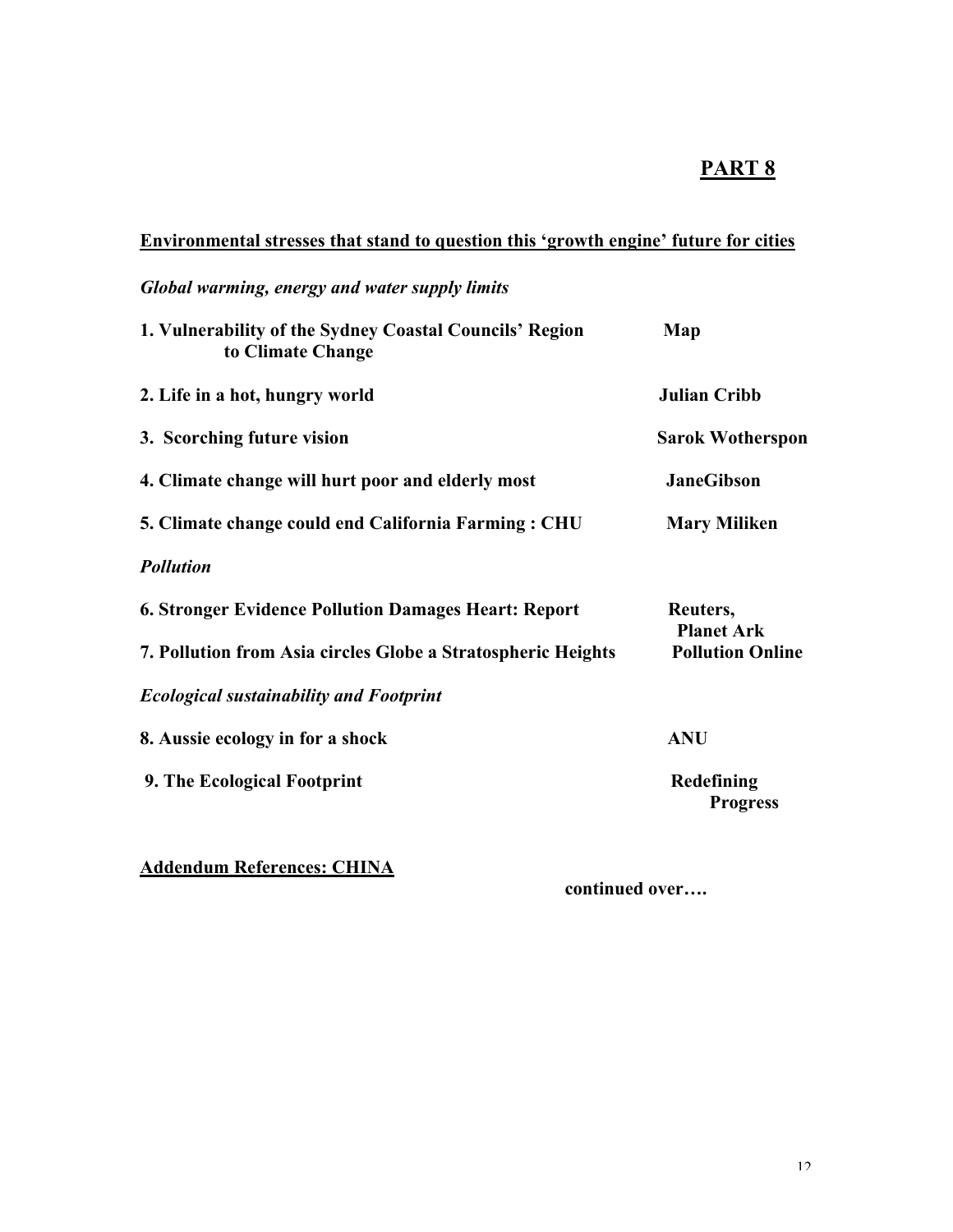#### ADDENDUM REFERENCES: CHINA

| 1. China Says Drought Now Affecting 50 Million People Ben Blanchard |                             |
|---------------------------------------------------------------------|-----------------------------|
| 2. China faces up to a toxic legacy                                 | <b>Colleen Ryan</b>         |
| 3. Brown haze harming health and crops, says UN                     | <b>Andrew Jacobs</b>        |
| 4. The Chinese Miracle Will End Soon (Interview)                    | <i>Spiegel</i> with Pan Yue |
| 5. China cleans up (photo)                                          | <b>Peter Farley</b>         |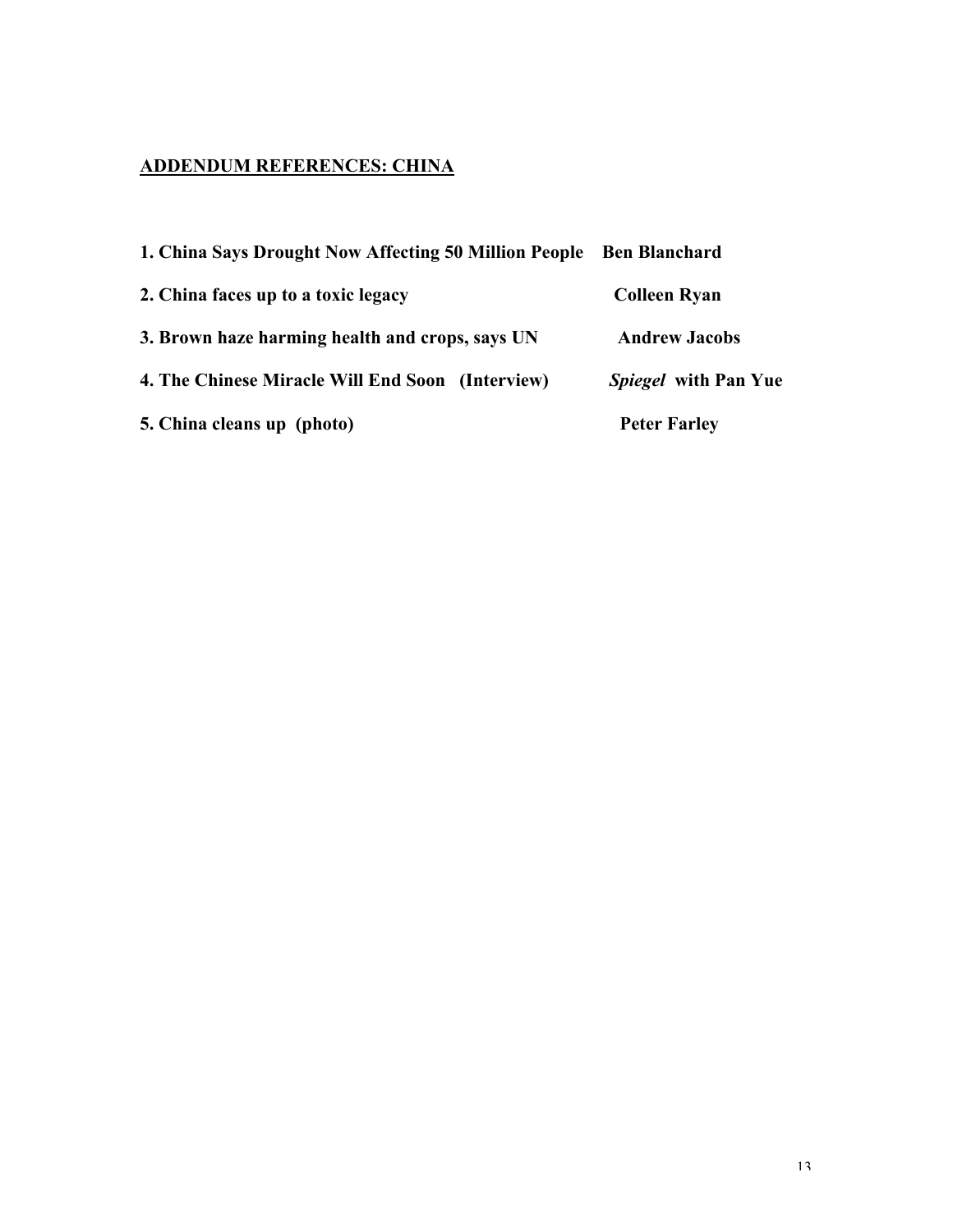### PART<sub>9</sub>

#### *Looking beyond city boundaries*

1. The Ecology of Cities **Lester Brown** 2. Sprawl eating us out of house and homes Debra Jopson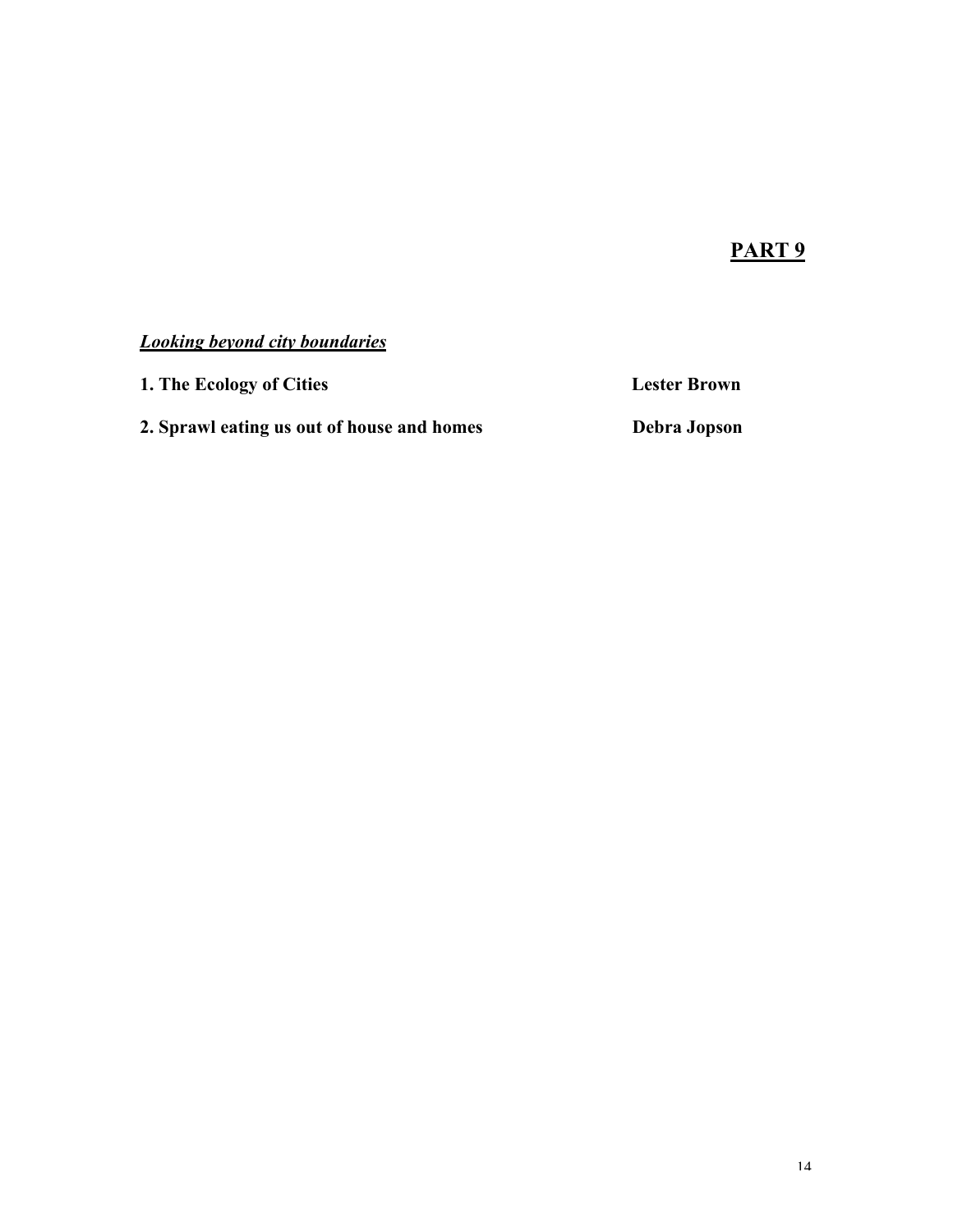#### Some more specific issues confronting urban planning and management

| 1. Buying time: City growth and                         |                                    |
|---------------------------------------------------------|------------------------------------|
| concealed environmental problems                        | <b>Peter Fisher</b><br>Len Puglisi |
| 2. Public transport in Australia $-$ a density delusion | <b>Paul Mees</b>                   |
| 3. The Granite Garden (extract)                         | <b>Ann Whiston Spirn</b>           |
| 4. Efforts in Japan to Mitigate the                     |                                    |
| <b>Urban Heat Island Effect</b>                         | <b>JFS Newslatter No.73</b>        |
| 5. Curbing Sprawl to Fight Climate Change               | Worldwatch                         |
| 6. We can't afford sprawl                               | <b>Brian Buckley</b>               |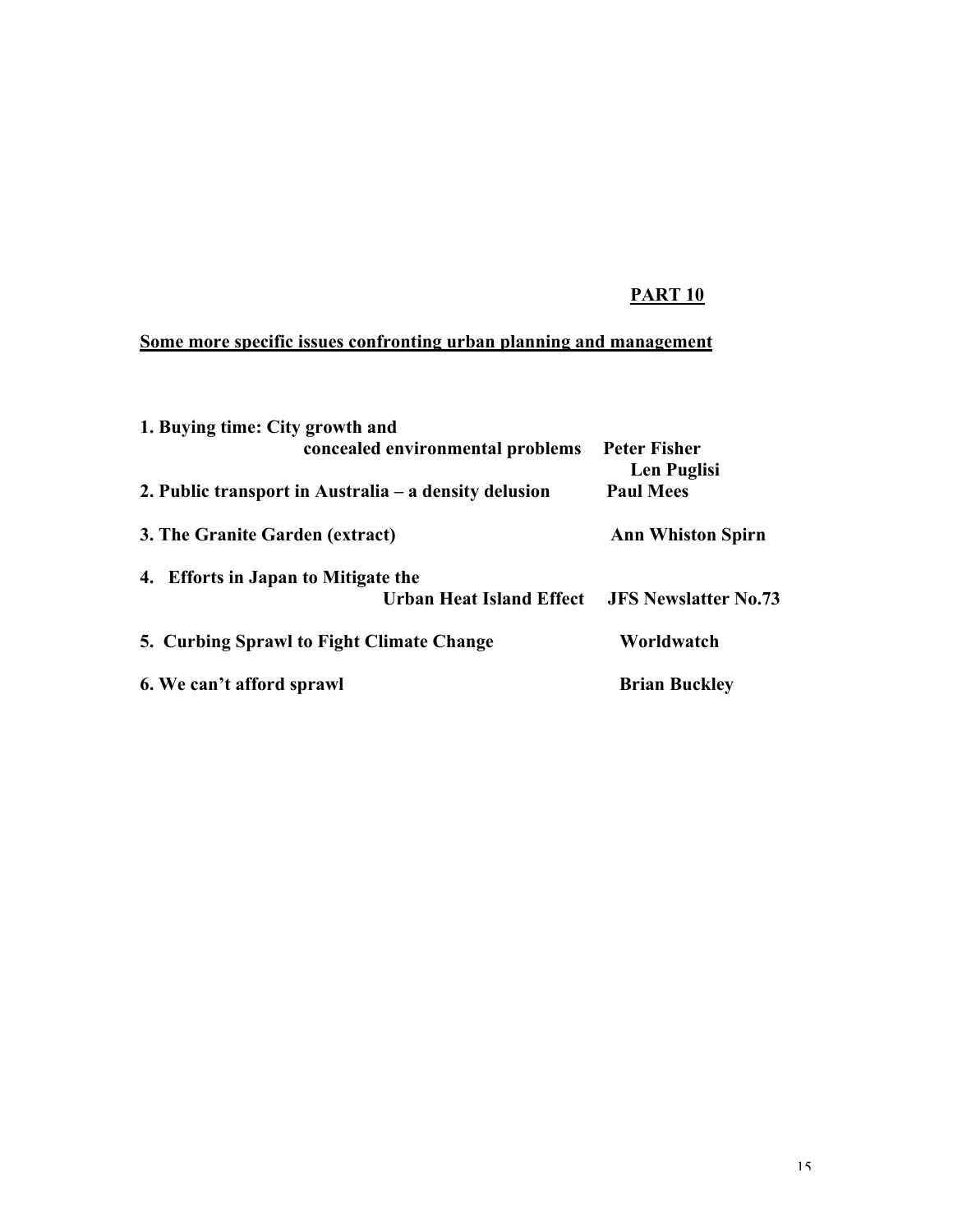#### Avoiding population growth as a major determinant of city futures

| 1. People Policy – Australia's Population Choices                  | <b>Doug Cocks</b>                           |
|--------------------------------------------------------------------|---------------------------------------------|
| 2. A cure for people phobia                                        | <b>Alan Mitchell</b>                        |
| 3. Kelvin Thomson's 14 point plan for population reform            | <b>Sustainable</b><br><b>Population Aus</b> |
| 4. Sustainable Cities – Population growth a threat to biodiversity | <b>ACF</b>                                  |
| 5. Population and nature – the human implications                  | <b>Aaron</b><br><b>Bernstein</b>            |
| <b>6. Population Sustainability</b>                                | <b>Robert</b><br><b>Engelman</b>            |
| 7. Water – Related Conflicts Set to Escalate                       | <b>Academy</b> of<br><b>Finland</b>         |
| 8. Population pressure takes Earth to its limits                   | <b>Marian</b><br><b>Wilkinson</b>           |
| 9. Population debate misses the facts                              | <b>Clive</b><br><b>Hamilton</b>             |
| 10. ACF population initiative                                      | <b>SPA</b>                                  |
| 11. The downward spiral of hasty population growth                 | Jane<br>O'Sullivan                          |
| 12. The Risks of High Migration                                    | <b>Bob Birrell</b>                          |
| 13. Australia's population should be capped at 28 million          | <b>Bob Carr</b>                             |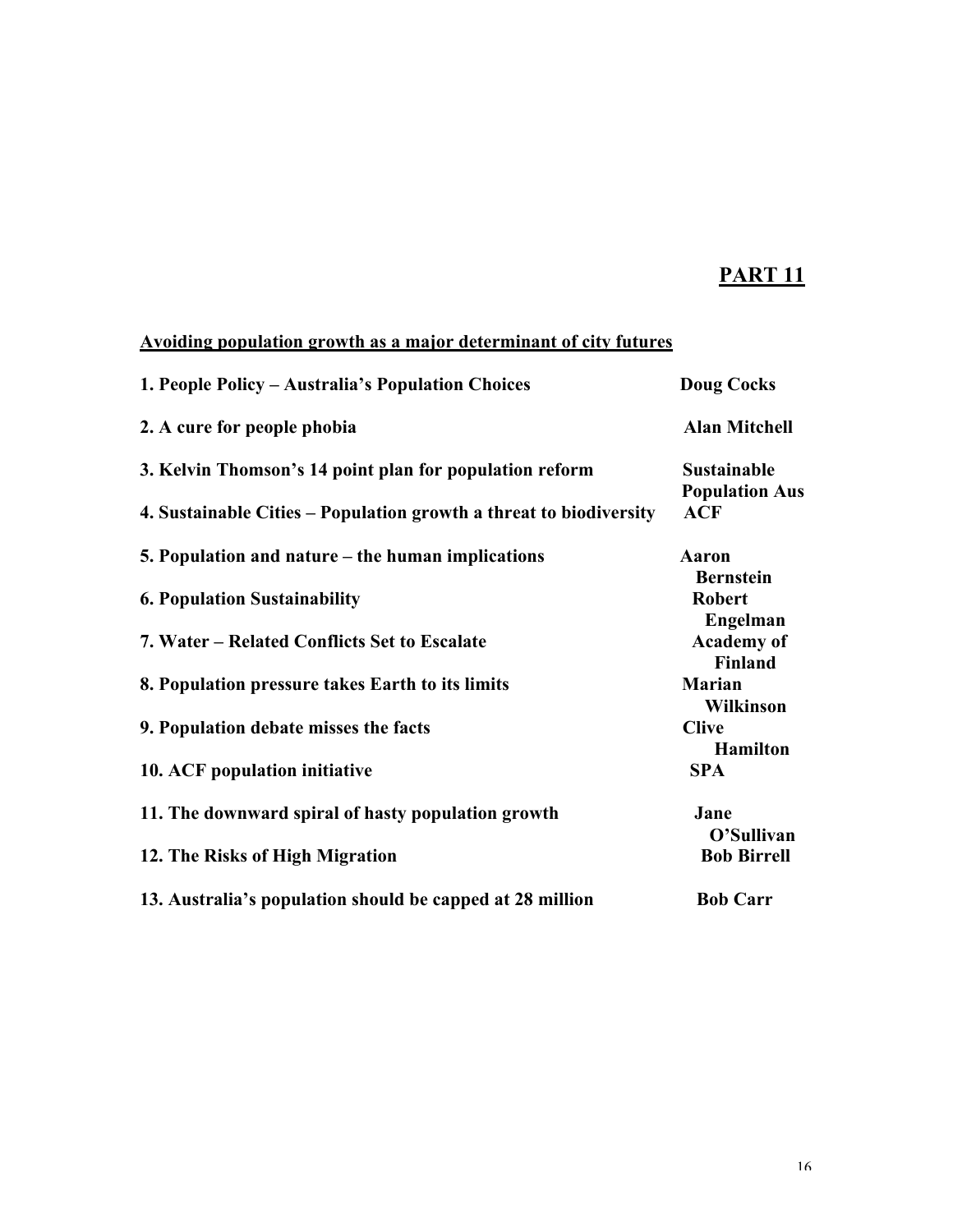#### A comment on recent broad-scale efforts at metro planning

| 1. The higher we go                                                                                               | The Age Domain                                                                          |
|-------------------------------------------------------------------------------------------------------------------|-----------------------------------------------------------------------------------------|
| 2. Rack 'em and stack 'em: a silly solution to                                                                    |                                                                                         |
| population growth                                                                                                 | Peter Fisher,<br>Len Puglisi                                                            |
| 3. Transforming Australian Cities (extract)                                                                       | $C/Melb - D/Trans$<br>(Rob Adams)                                                       |
| 4. Melbourne 2030: Planning Rhetoric Versus                                                                       |                                                                                         |
| <b>Urban Reality</b>                                                                                              | <b>Bob Birrell,</b><br><b>Kevin O'Connor</b><br>Virginia Rapson<br><b>Earnest Healy</b> |
| 5. Whereto the City (see Appendix)                                                                                | <b>Len Puglisi</b>                                                                      |
| 6. Public Transport Policy (see Part 10)                                                                          | <b>Paul Mees</b>                                                                        |
| 7. Energy and housing density                                                                                     | <b>Pears Report</b>                                                                     |
| 8. Life's a bitumen nightmare as cities<br>get hotter than hell                                                   | <b>SMH/Paul Sheehan</b>                                                                 |
| 9. Hot, hot, hot - Brisbane's King George Square                                                                  | <b>Courier Mail (photo)</b>                                                             |
| 10. Box Summary: Norms for Nature's Place in the<br>Melbourne Region (See Whereto the city? Appendix) Len Puglisi |                                                                                         |

Addendum References: COST PRESSURES

Continued over……..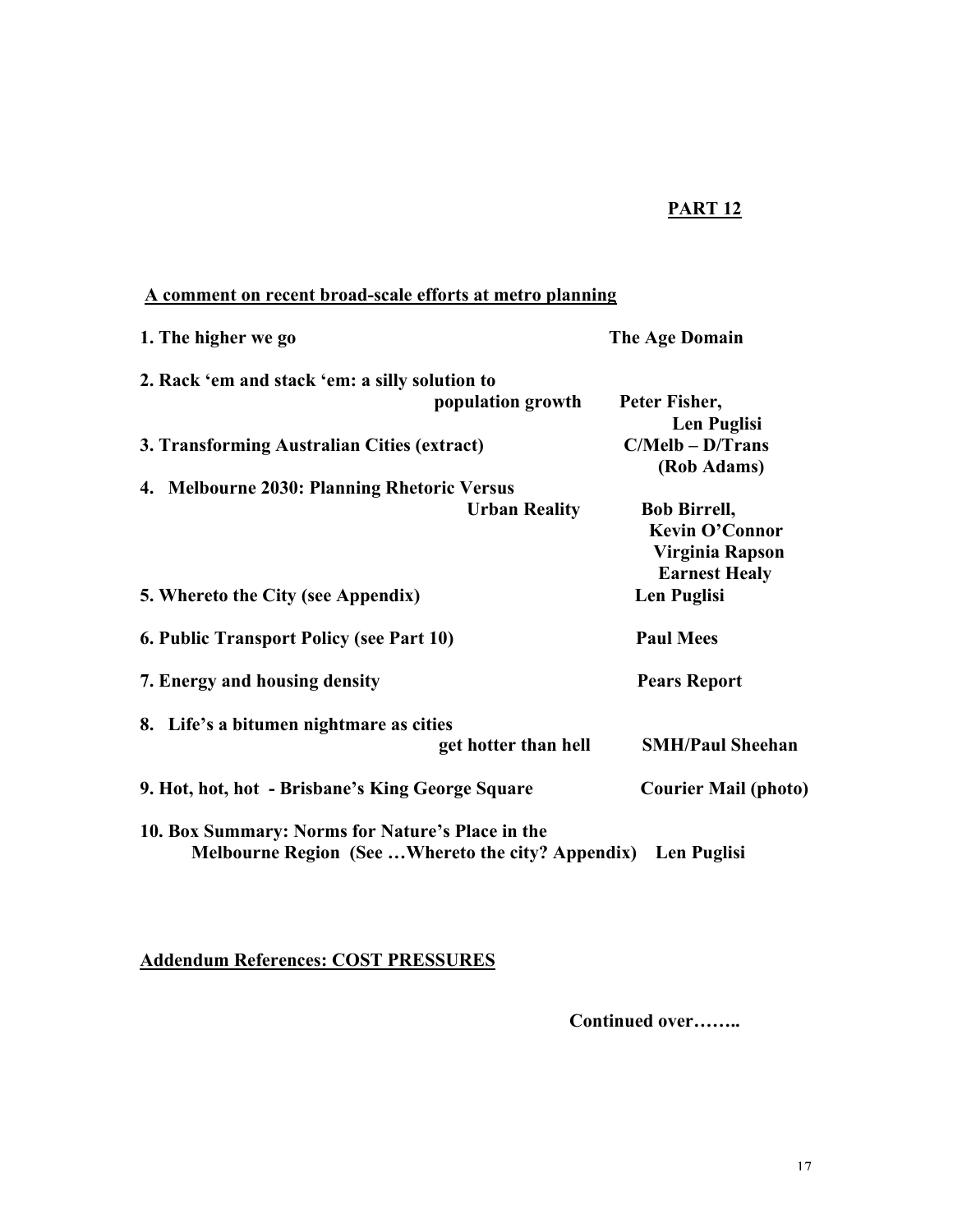## Addendum references: Cost Pressures

*Some actual and anticipated cost pressures (beyond normal inflation) arising from population, environmental and economic growth*

| 1. Housing Deficit: something's got to give (April 2010 update) | <b>Neik Lenaghan</b>                 |
|-----------------------------------------------------------------|--------------------------------------|
| 2. Power price shocker                                          | <b>Ben Packham</b>                   |
| 3. Our outer suburbs are poverty traps                          | <b>Laurie Nowell</b>                 |
| 4. Power bill shock as electricity soars \$240 a vear           | <b>Mitchell Toy</b><br>Ursula Heger, |
|                                                                 | <b>Steven Wardill</b>                |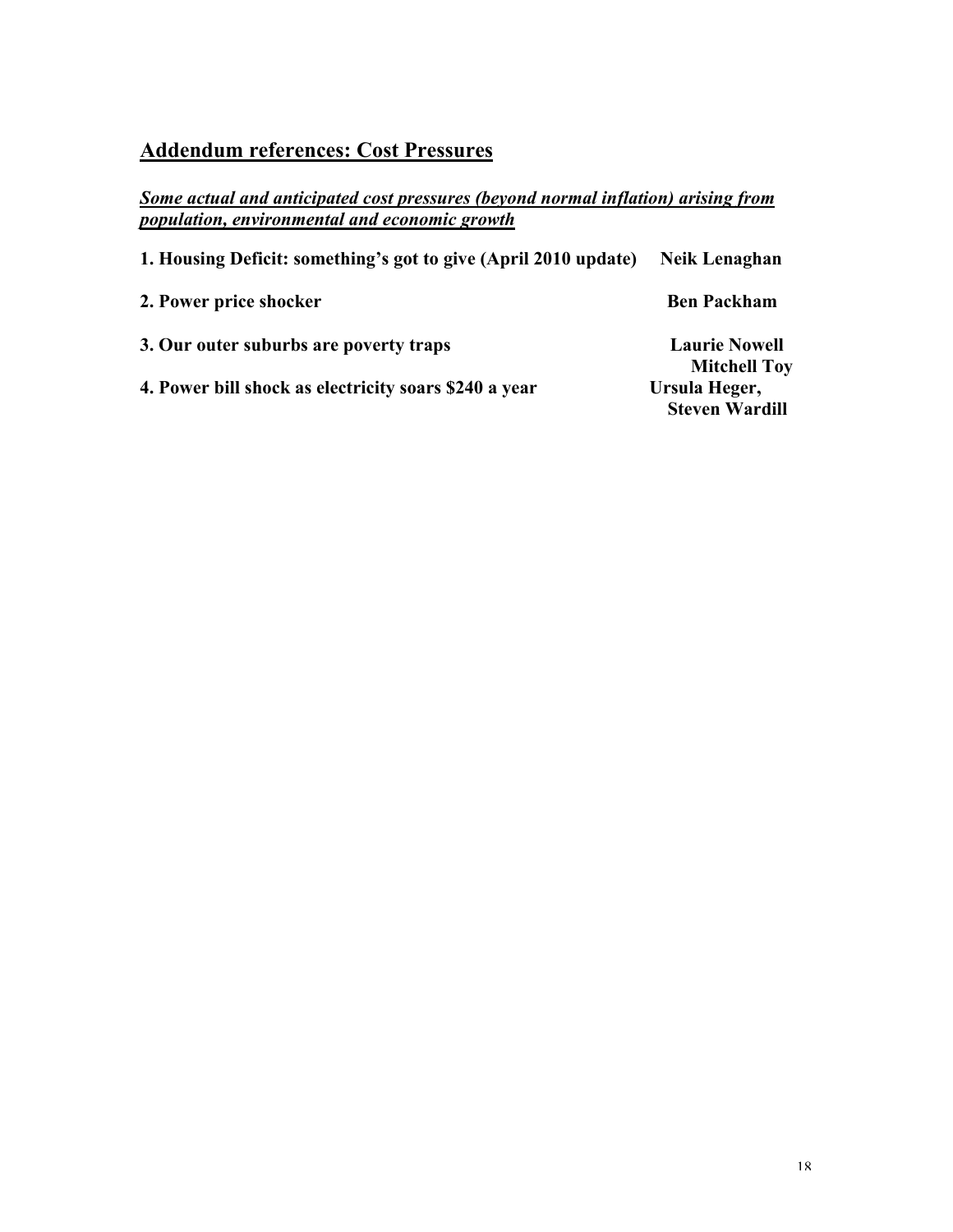### Suburbs dismissed as sprawl, but…..

| 1. Today's much maligned suburbia simply                                                                   |                      |                                              |
|------------------------------------------------------------------------------------------------------------|----------------------|----------------------------------------------|
| 2. Is my street boring?                                                                                    | needs time to mature | <b>Michael Chapman</b><br><b>Len Puglisi</b> |
| 3. The Piano Shop in the Left Bank                                                                         |                      | <b>T.E.Cathart</b>                           |
| 4. Paris<br>(photo)                                                                                        |                      | <b>Access</b>                                |
| 5. Paris heat wave offers lessons in climate change (Transcript)                                           |                      | <b>Daniel Grossman</b>                       |
| 6. Two rows of street trees                                                                                |                      | Ann W. Spirn                                 |
| 7. Why we need an Urban Forest                                                                             |                      | <b>Peter Fisher</b>                          |
| 8. Our suburbs can be transformed into true communities                                                    |                      | <b>Peter Cock</b>                            |
| 9. Is Oregon's metropolis a leader among American cities<br>or just strange<br><b>10. Transition Towns</b> |                      | Economist.com<br><b>Claire Galea</b>         |
| 11. Ebenezer Howard – The Beginning of Social Cities?                                                      |                      | <b>David Gordon</b>                          |
| <b>12. The Virtues of Suburbia</b>                                                                         |                      | <b>Pat Troy</b>                              |
| 13. Small, green and kind                                                                                  |                      | <b>The Age Domain</b>                        |
| <b>14. Farewell to McMansions</b>                                                                          |                      | The Age                                      |
| 15. New heights of green                                                                                   |                      | <b>Herald-Sun</b>                            |
| 16. We can improve life for those stranded on the urban fringe                                             |                      | <b>Frank McGuire</b>                         |
| 17. Seeking diversity in supply                                                                            |                      | <b>Scott Keck</b>                            |